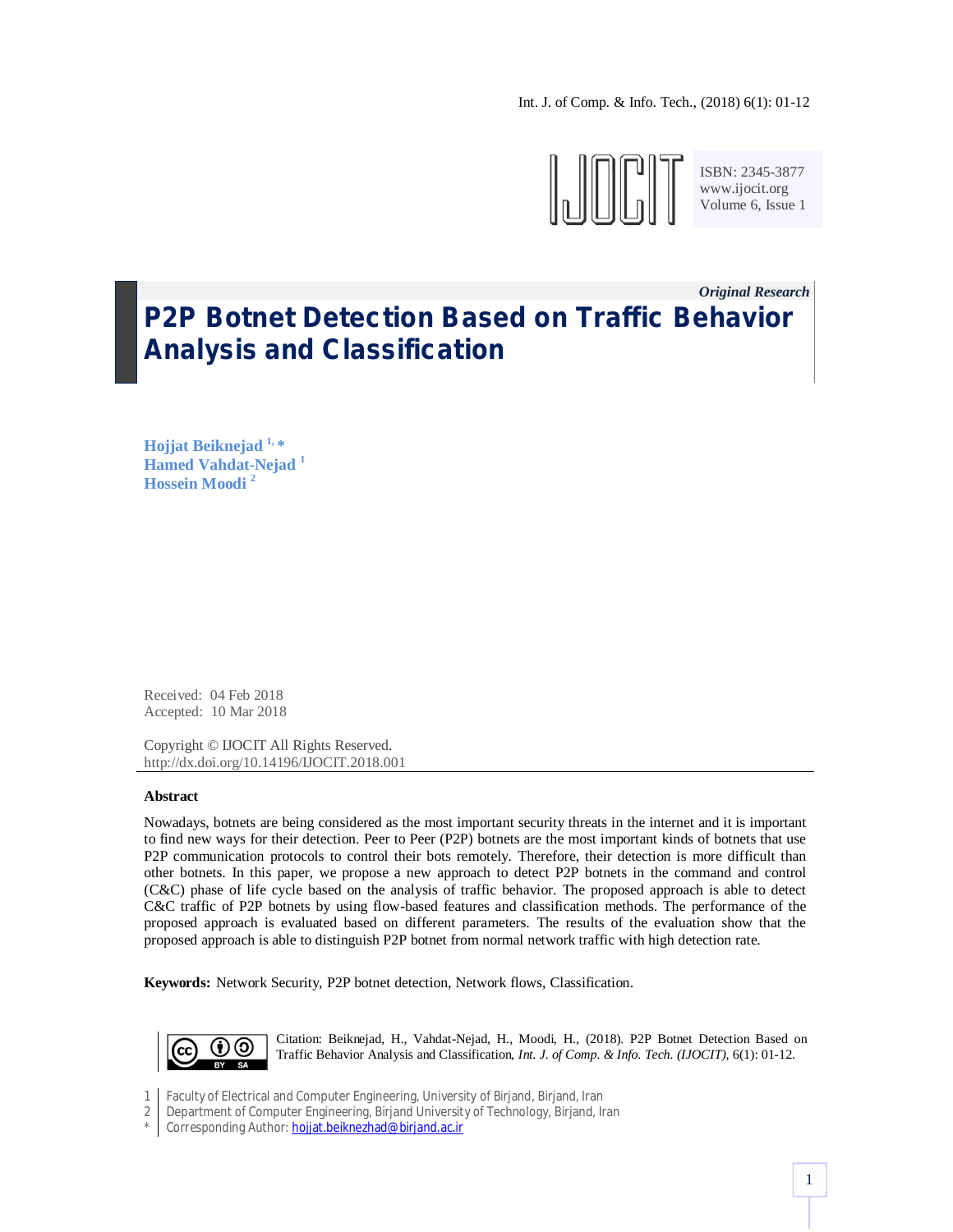## **1. Introduction**

Nowadays, with the development of Information and Communication Technology (ICT) and spread of computer networks, the number of internet users has increased rapidly, and the web has become an essential part of our lives. Every day, a huge amount of data is transferred through the internet. Besides, there are some invaders or people who want to cause damages to the internet users. Therefore, in line with the development of Information and communication Technology, it is necessary to provide information security for the users and counteract security threats. Among the security threats, we can refer to malware, which puts a large number of users in danger. Malware is a program with malicious purpose, which is designed to destroy the computer or the network that runs it [1]. Malware consists of different categories of programs such as viruses, Worms, Trojans, Bots, and etc [2].

Todays, botnets have become the main source of attacks in the internet. A botnet is a network of compromised machines connected to the internet that is infected by malicious software (bot) and is remotely controlled by botmaster [3-5]. P2P botnets are the newest type of botnets that use P2P networks to remotely control their bots [6]. P2P botnets have many malicious purposes such as Spreading spam, Distributed Denial of Service (DDoS) attacks, malware distribution and stealing important information [7,8]. Therefore, it is important to find prevention ways to detect them in the initial stage. The problem of current research is about the detection of P2P botnets in C&C phase of life cycle.

Although some approaches have been proposed for the detection of P2P botnets, their detection is challenging because of the following reasons [4]: Botnet traffic is similar to normal network traffic. Besides, sometimes botnets use encrypted communication channels in order to prevent detection. Therefore, approaches that perform the detection based on the analysis of packet content [9], are unable to detect them. Furthermore, some approaches need to analyze a large amount of data, which is hardly possible to be performed in real time for a large-scale network. Finally, P2P botnets detection is more challenging in comparison with other botnets.

In this study, a new approach to P2P botnet detection in C&C phase of life cycle and before their attack is proposed. To this end, we analyze traffic behavior in order to detect P2P botnets by flowbased features. Afterward, we make use of classification methods in data mining to distinguish the normal from bot's traffic. In particular, we evaluate the performance of several data mining algorithms for P2P botnet detection. Because detection is performed based on flow-based features, the proposed approach is independent of content or packet payload and is able to detect P2P botnets that use encrypted traffic. Experimental results show that the proposed approach can detect the traffic flows of P2P botnets with a higher detection rate.

After this introduction, the rest of this paper is structured as follows. Section 2, describes the research background. Section 3, analyze the botnet detection methods and reviews related works on P2P botnet detection. Section 4, describes the proposed approach in detail. Section 5, presents the results of experiments and evaluates the performance of the proposed approach. Finally section 6, concludes the paper and outlines future work.

## **2. Research Background**

In this section, we describe background information related to botnet. For this, we introduce botnet, their components, life cycle, structure and protocols.

## **2.1 Botnet**

A botnet is a set of compromised connected computers that are infected by a bot and are remotely controlled by botmaster under a common C&C infrastructure [10]. Bot is a software program, which is installed on vulnerable hosts and is able to perform malicious activities. After installation of the bot program, the computer becomes a bot or zombie. The set of these bots, make a network called botnets. The botmaster sends commands to the bots by using C&C channel, and controls them [11]. Nowadays, botnets are considered to be the most important source of attacks that follow various malicious purposes. Among these purposes are Distributed Denial of Service (DDoS), Spreading Spam, gathering important and personal information of users, click-fraud, malware distribution, and network service disruption [12].

#### **2.2 Components of a botnet**

Botnets are composed of three components (figure 1): bot, C&C server and botmaster. Botnet threats are organized by these components. Botmaster is a malicious user that controls botnet by sending commands to the bots to do malicious activities. C&C server receives commands from the botmaster and send them to other bots [11,13]. The main difference between botnet and other malwares is the presence of C&C infrastructure. This infrastructure allows bots to receive malicious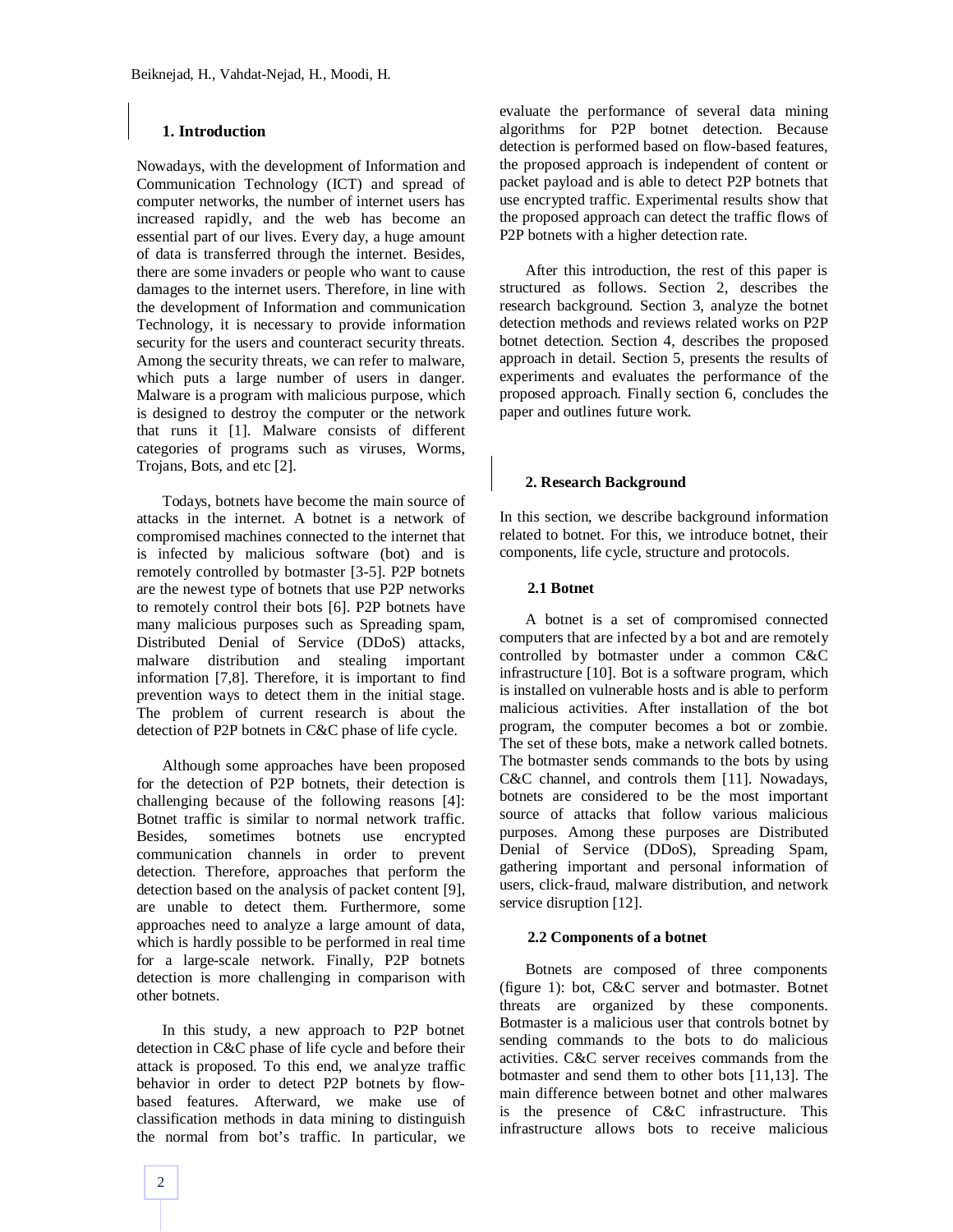commands from botmaster and provides the ability for the botmaster to control and guide bots activities within a botnet [14]. C&C Infrastructure interconnects the components of a botnet in order to transfer data between them. It is necessary to keep this connection stable for the botnet to operate efficiently [11]. The components of a botnet are shown in fig. 1.



**Figure 1:** Components of a Botnet

Each command issued by the bot is replied by a server in the botnet or other peer bots [15]. After being installed on a vulnerable host, a bot needs to be connected to the C&C server or other bots available in the network and keep the communication active for a long period of time. For this purpose, bots send packets for C&C servers or other peers on the internet in order to connect to them. Bots connections to C&C servers or peer bots cause an increase in the number of bots in a botnet; Therefore, the botnet is able to live longer in order to perform malicious activities.

### **2.3 Life cycle of a botnet**

The life cycle of a botnet includes four phases: formation, command and control (C&C), attack, and post-attack. The formation is a phase in which the botmaster exploits a specific vulnerability in the target system and infects it. Afterward, botmaster uses the acquired access in order to install malicious program on the target system. After running malicious program, the target system becomes a bot. In the C&C phase, the bot tries to make a connection to its C&C server and join the botnet by the help of this connection. Afterward, the attack phase starts. In this phase, bots receive the commands of botmaster through C&C channel, and perform the malicious activities based on these commands. The last phase of bot's life cycle is the post-attack phase. In this phase, botmaster performs such acts as updating bot's program to improve operation and defend against detection methods [16].

# **2.4 Botnet structure and protocols**

The most important component of a botnet is its communication infrastructure, which is the command and control channel. Botnets are categorized into three groups based on the protocol used in their C&C channel including IRC-based, HTTP-based, and P2P. Botnets based on IRC and HTTP have Centralized C&C Structure and P2P botnets have decentralized C&C Structure [11,17,18].

Centralized C&C Structure is similar to clientserver architecture [9]. In this structure, bots communicate with one or multiple C&C servers in order to receive commands [19]. The main shortcoming is the centralized design of the C&C server that is a central point of failure, hence if detected, the botnet will stop working [20]. This weak point leads the botnet developers to move toward the development of decentralized structures, which results to the introduction of P2P botnets with the use of P2P communication protocols.

In P2P botnets the C&C server is concealed [18]. Each bot can act as a client or server and the botmaster can perform its attacks from each computer [9]. The main feature of P2P botnet is that all peers can play the role of C&C server [17]. Because P2P botnets have decentralized C&C structure, they do not have the problem of centralized structure. In other words, if one bot is taken down, its effect on the whole botnet will be less and the botnet will remain under the control of other bots. On the other hand, management and maintenance of P2P botnets in comparison with centralized botnets is more complex [19]. Fig. 2 shows, structure of the decentralized C&C.



**Figure 2:** Decentralized C&C structure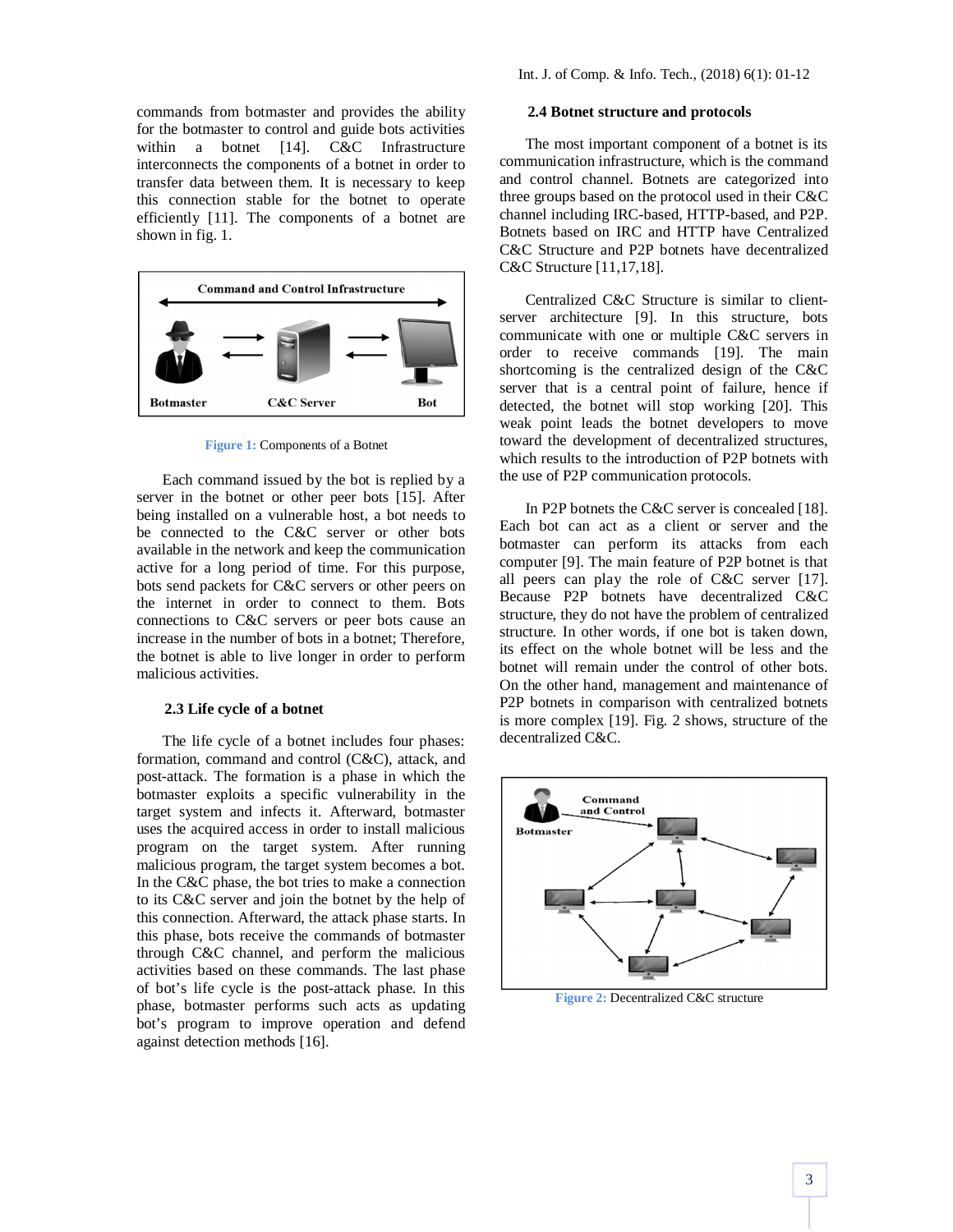# **3. Related Works**

In general, the methods for the detection of botnet are divided into two categories of payload-based analysis and behavior-based analysis [21]. In the following, we investigate these approaches.

### **3.1 Detection based on payload analysis**

In payload analysis, content of exchanged packets in the network is analyzed in order to detect botnet based on the obtained features. Although these methods show high detection accuracy, they have some limitations that restrict their performance in botnet detection. Because of some legal and privacy issues, sometimes it is impossible to have access to the content of traffic packets and payload information; therefore, the operation fails. Furthermore, it is necessary to analyze a large amount of traffic packets, which makes these methods to be time-consuming. Finally, these methods cannot detect botnets with encrypted communication channels, because traffic packets are encrypted, and hence, the payload information is not available [22].

Tarng et al. [9] propose a six-step mechanism for detecting the traffic flows of P2P botnets at the C&C phase of life cycle. In their mechanism, the traffic flows are analyzed based on ASCII distribution in the flow packets. They use IP addresses, port numbers and other host features to reach the goals of each step. ASCII distribution is the payload characteristics of packets, hence their mechanism is unable to detect botnets with encrypted packets. Moreover, it requires high computing demands. They use J48 decision tree model for classifying P2P applications and utilize K-Means clustering algorithm to categorize the traffic flows and detect the abnormal flows.

## **3.2 Detection based on traffic behavior analysis**

The Limitations of payload based detection led to the introduction of detection methods based on traffic behavior analysis. Traffic behavior analysis follows this principle that bots within a botnet usually have uniform traffic behavior and show unique communication patterns. By the use of various features that could be extracted from network traffic such as packet size, flow duration, and number of packets in flow, these methods determine the botnet's traffic behaviors and patterns, and therefore, distinguish botnets from network's normal traffic [23]. Detection methods based on traffic behavior analysis are not dependent on the content or payload of packets, and therefore, can identify botnets with encrypted packets. In addition, the information related to the network traffic can be easily obtained from network devices [22].

Traffic behavior analysis method use combination of various features to detect the type of network traffic. These features can be extracted based on the characteristics of hosts and/or network flows. There features are generally divided into the following categories [21,23]:

- 1. Host-based features: features that describe the communications between hosts. They can be extracted from communication patterns of the hosts. Host-based feature extraction requires an analysis of each packet belonging to a host, and hence, this is time consuming with the flow-based feature extraction.
- 2. Flow-based features: features that can be extracted from network flows. Flow is the set of packets that have five similar characteristics (5-tuple). These characteristics are as follows: source IP address, destination IP address, source port, destination port and protocol [24]. Flow-based features are used to assign flows to certain class of network traffic such as bot or non-bot traffic. Extracting these features takes less time compared with the host-based features, because the number of flows is much less than the number of packets.

Chen et al. [25] investigate the detection of P2P bots and propose an approach, which targets the detection of malicious behaviors and P2P communication together. They analyze API function calls generated by the bot program on the host and utilize host behavior features including IP address, port number and type of protocol. Their approach is applicable after performing malicious activity by bot, and is not appropriate to detect bots in C&C phase. The evaluation results show the detection rate of 95.7% and false positive rate of 3.5%.

Stevanovic et al. [26] propose a flow-based detection system, which consists of two components: preprocessing entity and classifier entity. In the preprocessing stage, by analyzing the network traffic at the flow level, flow features are extracted. In the classifier stage, traffic flows are classified into malicious and non-malicious, by using supervised machine learning algorithm. In this system, 39 features are extracted from traffic flows, and the performance of 8 classifiers has been evaluated. Three classifiers, namely C4.5, Random Forest, and Random decision tree are better among others. The system achieves the rate between 95.5% to 96.5% for P2P botnet detection.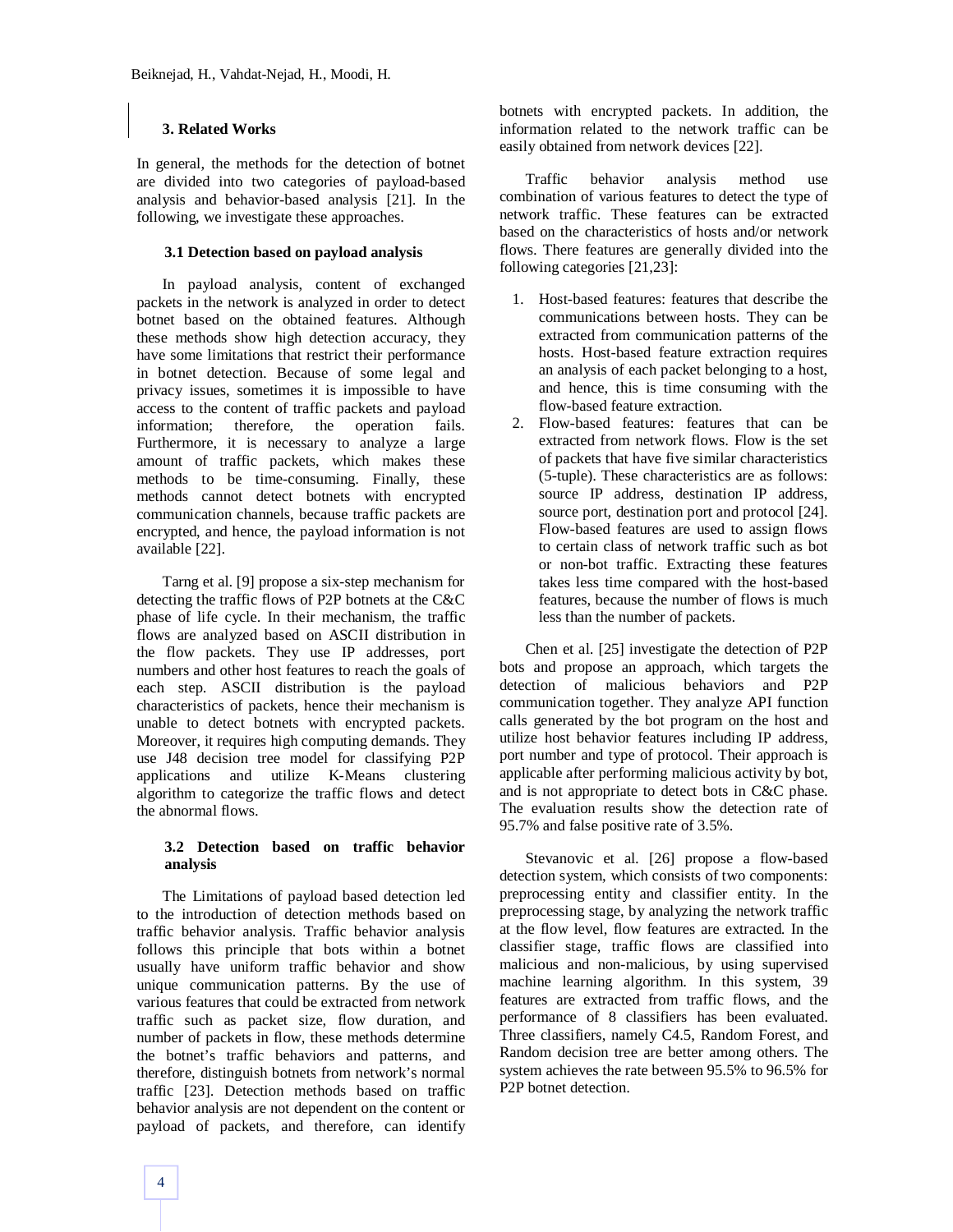Saad et al. [21] have investigated P2P botnet detection in C&C phase using analysis of network traffic behavior. They utilize host-based as well as flow-based features to detect P2P botnet traffic. They define 17 features, which are extracted from network flows and communication patterns of host. The performance of 5 machine learning techniques for network traffic classification has been evaluated. The results show the detection rate higher than 90% and error rate less than 7% for Support Vector Machine, Artificial Neural Network, and Nearest Neighbors classifiers.

Table 1, summarizes the works related to the detection of P2P botnets.

|                           | Detection Method        |                            |                              |
|---------------------------|-------------------------|----------------------------|------------------------------|
|                           |                         | <b>Behavior Based</b>      |                              |
| Approach                  | Payload<br><b>Based</b> | Host-<br>based<br>features | $Flow-$<br>based<br>features |
| Tarng et al. [9]          |                         |                            |                              |
| Chen et al.<br>[25]       |                         |                            |                              |
| Stevanovic et<br>al. [26] |                         |                            |                              |
| Saad et al. [21]          |                         |                            |                              |

**Table 1:** P2P botnet detection projects

The evaluation results of the related studies reveal the following challenges and limitations:

- Some approaches (such as Chen & et al. approach) detect botnets based on their malicious action. Such approaches are only able to detect botnets in attack phase of life cycle and they are unable to detect them in C&C phase. An effective approach is the one that is able to detect botnets before their attacks.
- Some approaches (such as Chen & et al. approach) detect botnets based on host-based features. Extracting these features in comparison with flow-based features is time-consuming and takes much more computational time.
- Some approaches (such as Tarng & et al. approach) detect botnets based on analyzing payload of the traffic packets. These approaches are not able to detect botnets with encrypted traffic.
- In approaches that use flow-based features (such as Stevanovic & et al. approach), the important point is how to choose the most effective, and at the same time, the least number of features in

order to achieve the best detection rate with the minimum computational requirements.

#### **4. Proposed Model for P2P Botnet Detection**

Bots are preprogrammed to response to the commands that are received. Therefore, each botnet has its own special set of commands and C&C interactions. In a P2P botnet, bots need to be connected to other bots available in the network and keep their communication active with them. For this propose, they establish very small sessions. In each session, the data flow between a pair of P2P bots occurs. Usually, the sessions are created for small durations in order to avoid detection. Moreover, a small amount of data is transferred between P2P bots in each session [15]. These observations indicate that bots of a botnet have uniform traffic behavior and show specific traffic patterns for communication.

Based on these observations, a new detection approach is proposed that is able to detect P2P botnets in C&C phase of life cycle. The aim of the proposed approach is to detect the traffic of P2P botnets based on the flow-based features. In order to reach this purpose, we use classification methods in data mining as an effective tool for detection. After selecting and extracting the effective features from the traffic flows, we classify traffic flows as malicious (botnet) or non-malicious (normal network traffic). In what will follow, we explain the characteristics and phases of the proposed approach.

### **4.1 Characteristics of the proposed approach**

Payload-based detection have some problems including: (a) not being able to detect botnets with encrypted traffic, (b) need for analysis of a large volume of traffic packets, which makes it timeconsuming, and (c) lack of access to payload information because of legal and privacy issues. These problems lead to the suggestion of detection approach based on the analysis of traffic behavior. Because extraction of flow-based features needs less time compared with host-based features, we utilize the flow-based features to detect P2P botnets traffic. The characteristics of the proposed approach include the followings:

- Focusing on the detection of P2P botnets in the C&C phase of life cycle in order to detect bots before their attack.
- Selecting an effective set of flow-based features in order to detect P2P botnet traffic with the highest detection rate.
- Independency of any of IP address, port number, packet payload and other host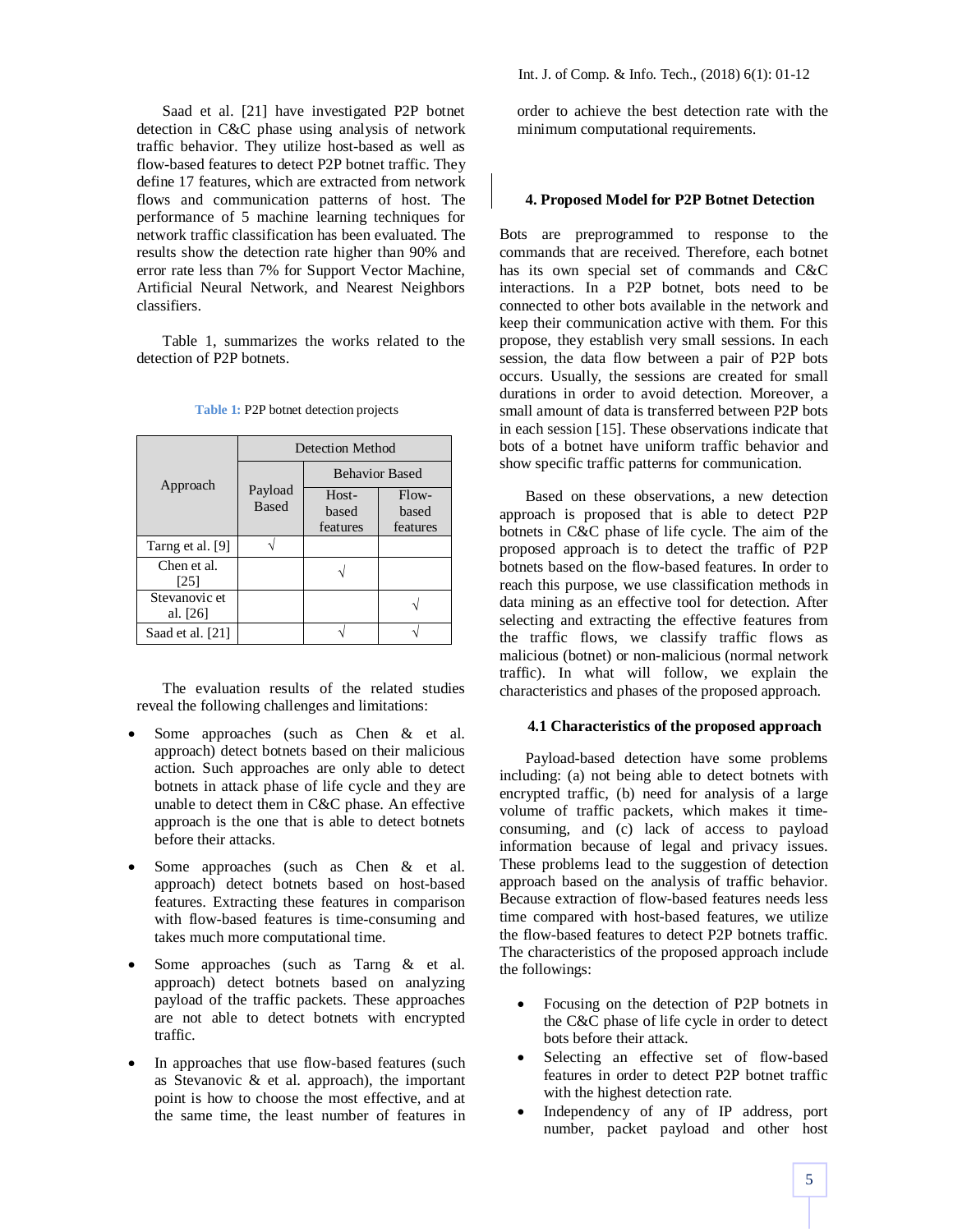features; while being able to detect P2P botnet with encrypted traffic.

#### **4.2 Phases of the proposed approach**

Fig. 3 shows the model as well as the phases of the proposed approach.



**Figure 3:** Model and stages of the proposed approach

Based on the model, the phases of the proposed approach are as follows:

1. Packet collection: After being installed on a host, a P2P bot tries to connect to other bots of the network in order to receive commands. For this purpose, it sends some packets to other bots, which subsequently, try to reply via sending packets. As a result, the P2P bot becomes connected to other peer bots of the network and packet transfer continues among them in order to receive the commands. In this phase, all transferred packets, which include both botnet and normal traffic, are captured and saved. Each packet has several characteristics such as source IP address, source port, destination IP address, destination port, protocol, size and sending time. These pieces of information can be easily retrieved from network hosts. Table 2 shows the characteristics of a packet in network traffic.

**Table 2:** Characteristics of a packet in network traffic

| Row | Packet characteristic         |
|-----|-------------------------------|
|     | Source IP address             |
| 2   | Source port                   |
| 3   | <b>Destination IP address</b> |
|     | Destination port              |
| 5   | Protocol                      |
| 6   | Packet size                   |
|     | Sending time                  |

- 2. Flow extraction: After collecting all network packets, the flows of traffic are extracted. Flow is defined as the set of packets that have five common characteristic (5-tuple) as follows: source IP address, destination IP address, source port, destination port and protocol.
- 3. Feature selection: Choosing and defining the right set of features that distinguish between P2P botnet traffic and normal network traffic is very important. Opposite to normal network traffic, botnets traffic shows more uniform behavior in C&C operation. Bots behavior affects some packet-related parameters such as size, number of packets and duration of a flow. In this research, features are selected based on three parameters including: size of packets, number of packets, and arrival time of packets in a flow.

Packets that belong to the C&C phase of botnets are usually smaller than packets of normal network traffic. The number of packets in a typical bot flow is usually fewer in comparison with the normal flows, because bots keep their communication alive by transferring a few number of packets to keep themselves hidden by consuming a trivial amount of bandwidth. On the other hand, botnet traffic is made of fewer packets with distinct sizes compared with normal network traffic. In other words, most of the packets that belong to botnet traffic have the same sizes in comparison with the packets of normal network traffic.

Moreover, Duration of botnets traffic flows is usually less than normal network flows. In C&C phase, P2P bots send packets to other peer bots through short-duration flows, and then, change their communication port on the host in order to connect to other bots in the network. Bots continuously search their C&C channels to receive commands. Therefore, a typical P2P bot generates a lot of flows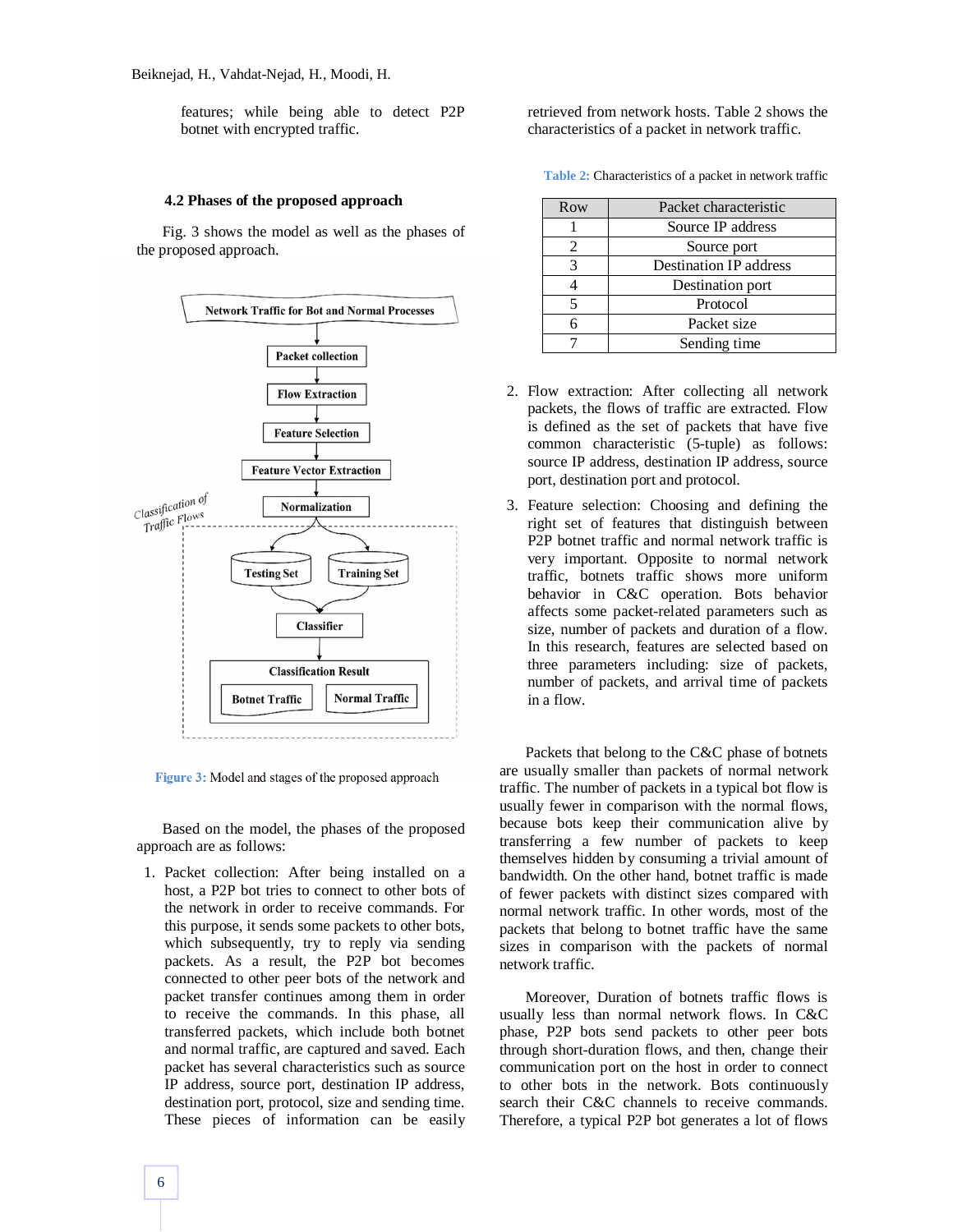with short-time duration compared with the most of normal network flows.

Responding flows are flows that transfer at least one packet in each of the two directions. In a responding flow, protocol, source IP address and source port of one flow is equal to the protocol, destination IP address, and destination port of the other flow, respectively. For responding flows, we consider two extra features including "difference in the number of packets" and "time difference between arrival-time of the first packets" in each direction. The other selected features are "size of the first packet", "average" as well as "variance" of packets size", flow duration, ratio of the largest packet, and average number of packets sent per time unit. According to this discussion, we utilize eight features, which are summarized in table 3.

**Table 3.** Selected features of traffic flows

| <b>Row</b>                                         | <b>Feature</b>                          |
|----------------------------------------------------|-----------------------------------------|
| 1                                                  | Size of the first packet in a flow      |
| $\overline{2}$                                     | Average of packets size in a flow       |
| 3                                                  | Variance of packets size in a flow      |
| 4                                                  | <b>Flow Duration</b>                    |
| Ratio of the largest packet to all packets in<br>5 |                                         |
|                                                    | a flow                                  |
| 6                                                  | Average number of packets sent per time |
|                                                    | unit in a flow                          |
| 7                                                  | Difference in the number of packets in  |
|                                                    | responding flows                        |
| 8                                                  | Time difference between receiving the   |
|                                                    | first packet in responding flows        |

4. Feature vector extraction: In this phase, selected features are extracted from flows. For each flow, a feature vector is produced, which consists of the value of selected features. Feature vectors together, produce the dataset for classification. Since eight is the number of features, assuming m to be the total number of flows, the dataset consists of the following feature vectors:

 $F_i = \langle f_1, f_2, \dots, f_8 \rangle$  i = 1, ..., m

5. Normalization: In order to improve the performance of classification and increase the detection rate, extracted values for each feature in the entire dataset, are normalized to the range between 0 and 1. By normalizing each feature, feature vectors are also normalized to the range of 0 to 1. To normalize a set of numbers to the range of 0 to 1, we compute the maximum and minimum of the numbers. Then, a constant number (ratio) is computed as the inverse of the difference between the maximum and the minimum numbers. Afterward, each value is normalized by subtracting the minimum number from it, and multiplying the obtained value by the constant ratio. At the end,

the numbers in the set are normalized to 0 and 1 area. Pseudo-code of normalization is depicted in fig. 4.

| Input                                                    |
|----------------------------------------------------------|
| Set: Set of Numbers                                      |
| Min: Minimum Number of Set                               |
| Max: Maximum Number of Set                               |
| Output                                                   |
| Normal-Set: Set of Normal Numbers                        |
| Constant-Ratio = $1/$ (   Max – Min   );                 |
| <b>For All Numbers in Set</b>                            |
| Normalized-value= $($ Number – Min $)$ * Constant-Ratio; |
| Add Normalized-value to the Normal-Set                   |
| End                                                      |

**Figure 4:** Pseudo-code of normalization

6. Classification: This phase is responsible for distinguishing P2P botnet traffic from normal network traffic. For this, we use a classifier that is able to categorize traffic flows as either malicious (P2P botnet traffic) or non-malicious (normal network traffic). Classification has generally two phases: training and testing. In the training phase, classifier is trained to detect the two classes of data by using training data. In the testing phase, the trained classifier is evaluated by using testing data.

### **5. Experimental results**

We conduct an experiment to collect data and evaluate the proposed scheme. To this end, at first some botnet traffic as well as normal traffic is generated and then, flows are identified. Afterward, features are extracted from the flows and the dataset is prepared for further analysis and evaluation. We utilize several well-known classifiers to obtain the best classifier for the proposed model, and then, compare the results with those obtained in previous research.

### **5.1 Packet collection and flow extraction**

To produce a dataset, it is necessary to collect packets related to both P2P botnet and normal network traffic. In order to make botnet traffic, Waledac P2P botnet is used. The Waledac bots use TCP packets to communicate with each other. Normal network traffic is also generated by a combination of different programs including P2P application (BitTorrent), chat application (Skype), and web traffic (Web browsing).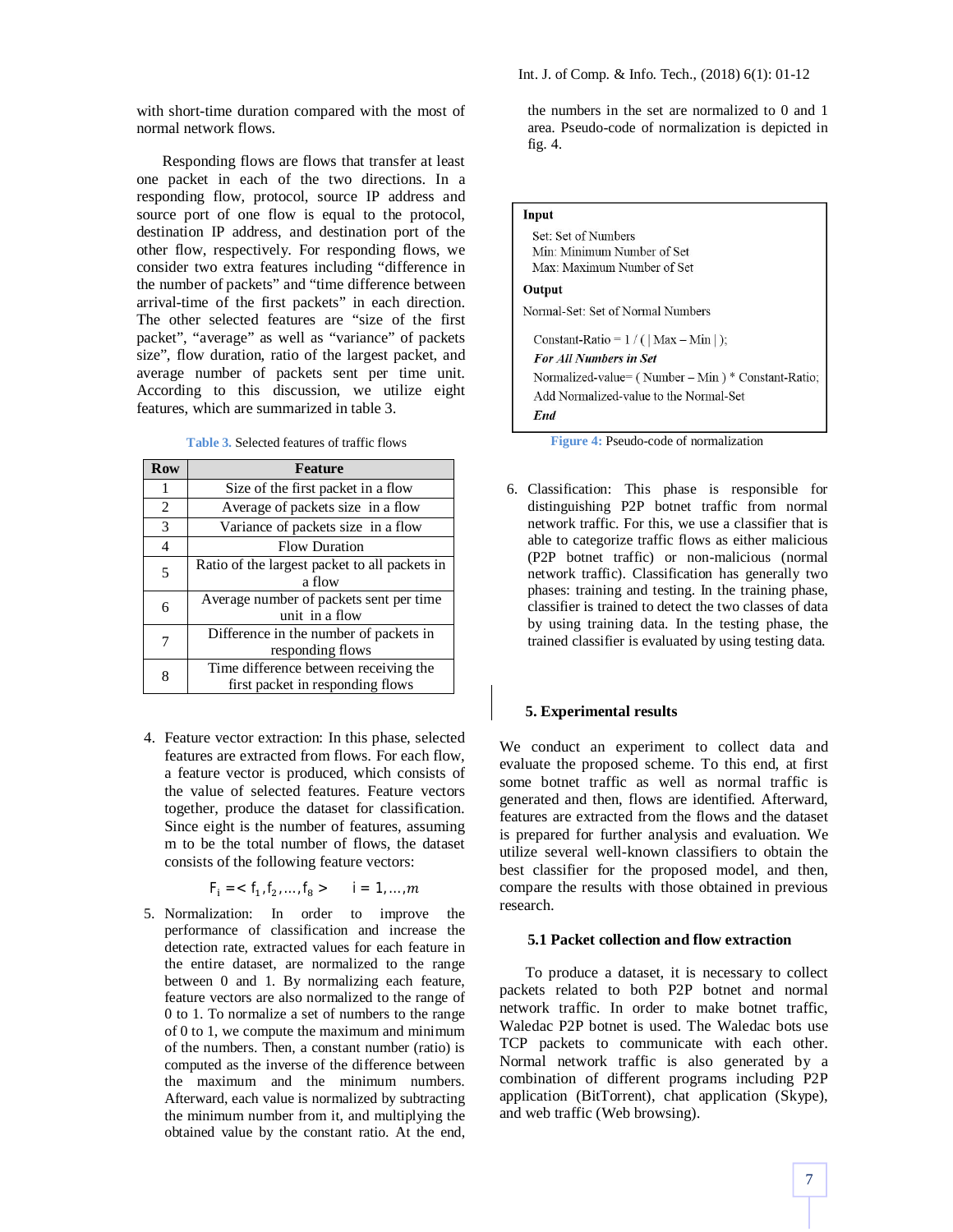Testing environment is a small local-area network that is connected to the internet. On some computers, Waledac P2P botnet, and on the others BitTorrent, skype and Web browsing are executed. We only collect those packets that are exchanged by processes of these programs. For this purpose, we used Microsoft Network Monitor software to capture traffic packets. It is installed on all computers and is responsible for capturing exchanged packets. In order to be able to make a comprehensive dataset, Waledac P2P botnet has been executed on hosts in different times and its traffic packets have been collected for various time intervals.

After collecting packets, flows are extracted from them. Flow extraction is performed by Matlab. In total, 9930 packets from P2P botnet traffic and 14680 packets from normal network traffic have been collected and 3296 flows from P2P botnet traffic and 1233 flows from normal network traffic have been extracted. Observations show that P2P bots generate more flows than non-malicious programs, because the number of packets in flows generated by bots is less compared with normal network flows. Table 4 shows the number of collected packets and extracted flows from botnet traffic and normal network traffic.

| Table 4. Number of collected packets and extracted flows |  |
|----------------------------------------------------------|--|
|----------------------------------------------------------|--|

| <b>Traffic</b><br><b>Class</b>     | <b>Traffic</b><br><b>Trace</b>                       | <b>Number</b><br>of<br><b>Packets</b> | <b>Number</b><br>of Flows |
|------------------------------------|------------------------------------------------------|---------------------------------------|---------------------------|
| P <sub>2</sub> P botnet<br>traffic | Waledac                                              | 9930                                  | 3296                      |
| Normal<br>network<br>traffic       | <b>BitTorrent</b><br>Skype<br>Web<br><b>Browsing</b> | 14680                                 | 1233                      |

#### **5.2 Feature vector extraction and dataset creation**

After extracting traffic flows from collected packets, feature vectors should be extracted from them. We used Matlab software to extract feature vectors. Each feature vector shows traffic behavior of a specific flow. A feature vector is labeled into two classes, "P2P botnet" and "normal".

Feature vectors together constitute the dataset. Many of extracted feature vectors are similar to feature vector of another flow. Therefore, we delete the replicated feature vectors in order to have only one instance of each of them in the dataset. As a result, 432 vectors for botnet and 918 vectors for normal network traffic remain. In other words, the dataset consists of 1350 traffic flows, which include 432 P2P botnet and 918 normal flows. Table 5 shows the number of distinct feature vectors.

**Table 5.** Number of distinct feature vectors

| $T_{\text{tot}}f\mathcal{L} \circ T_{\text{max}}$ | Number of feature |
|---------------------------------------------------|-------------------|

| <b>Traffic Class</b>            | Number of feature |  |
|---------------------------------|-------------------|--|
|                                 | vectors           |  |
| P <sub>2</sub> P botnet traffic | 432               |  |
| Normal network traffic          | 918               |  |
| Total traffic                   | 1350              |  |

#### **5.3 Classification and evaluation parameters**

By the help of different classifiers, we classify traffic flows into two classes: malicious and nonmalicious. We use Weka as an appropriate tool for classification. Weka is an environment in which different algorithms of data mining and machine learning are implemented [27]. In this phase, we utilize the mostly used classifiers in botnet detection field. These classifiers are as follow:

- 1. Bayesian Network Classifier (BNet)
- 2. Naive Bayes Classifier (NB)
- 3. Support Vector Machine Classifier (SVM)
- 4. J48 Decision Tree Classifier (J48)
- 5. Random Forest Classifier (RF)

For training and testing each classifier, we use the widely exploited 10-fold cross validation technique. It divides the dataset into 10 random subsets. In each iteration, one subset is used for testing and the other 9 subsets for training. This process is repeated until each of the 10 subsets is used once as the testing set.

Afterward, we evaluate the results of the utilized classifiers. The evaluation parameters include Recall, Precision, F-Measure, and Accuracy. Table 6, shows the evaluation parameters.

We make use of the confusion matrix [28] to evaluate the classifiers. The confusion matrix is shown in table 7 and its parameters are obtained as follow:

- 1. True Positive (TP): the number of bot flows detected as bot flows
- 2. True Negative (TN):the number of normal flows detected as normal flows
- 3. False Positive (FP): the number of normal flows detected as bot flows
- 4. False Negative (FN): the number of bot flows detected as normal flows

8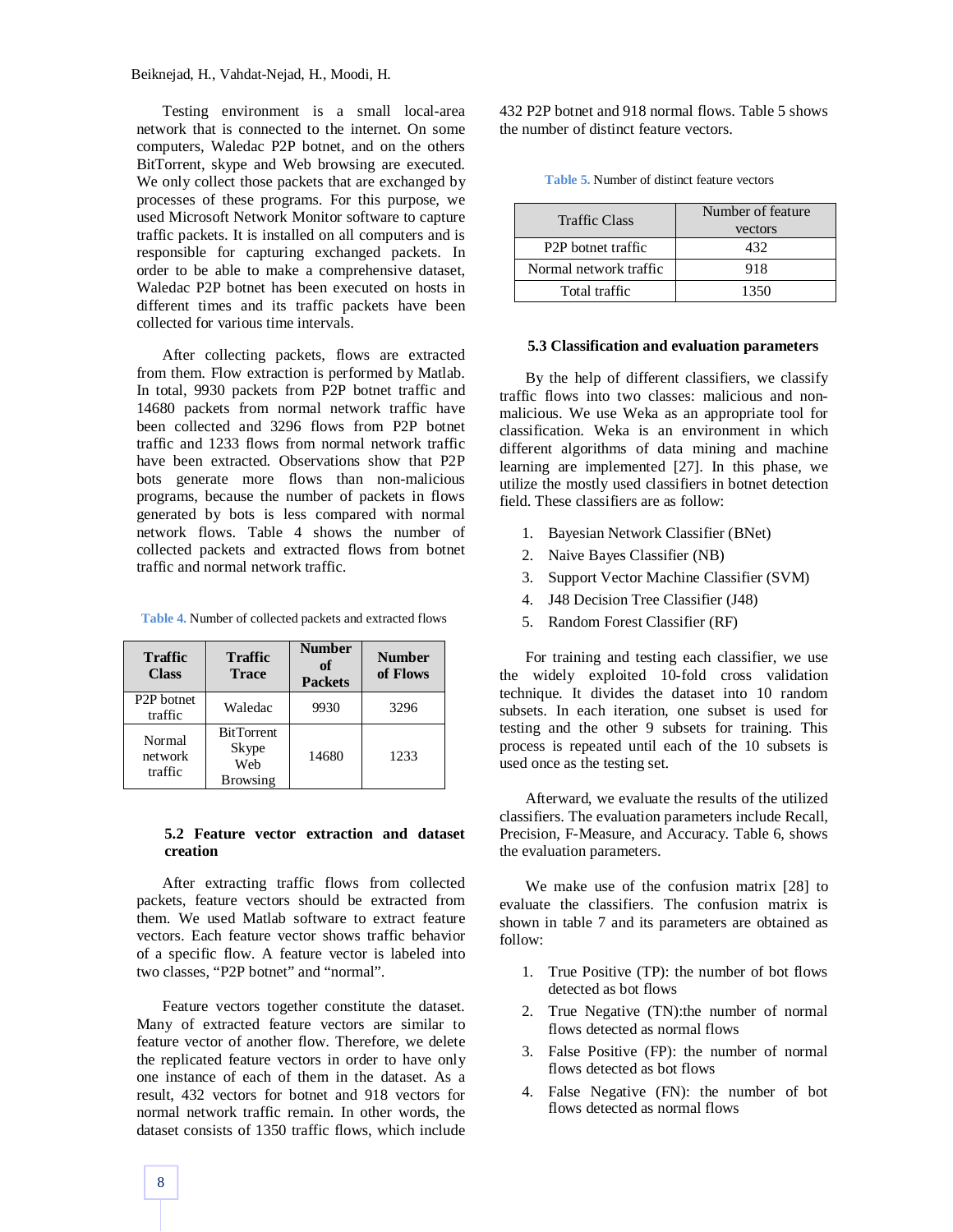| Traffic class                      | Recall                   | Precision                | F-Measure                   | Accuracy |
|------------------------------------|--------------------------|--------------------------|-----------------------------|----------|
| P <sub>2</sub> P botnet<br>traffic | Recall $_{\text{Bot}}$   | Precision <sub>Bot</sub> | F_Measure <sub>Bot</sub>    |          |
| Normal<br>network traffic          | Recall <sub>Normal</sub> | Precision Normal         | F_Measure <sub>Normal</sub> | Accuracy |

**Table 6:** Evaluation parameters for the classifiers

**Table 7.** Confusion Matrix

|                        | Predicted Bot         | Predicted<br>Normal |
|------------------------|-----------------------|---------------------|
| <b>Actually Bot</b>    | True Positive         | False Negative      |
| <b>Actually Normal</b> | <b>False Positive</b> | True Negative       |

$$
Precision_{Normal} = \frac{1}{TN + FN}
$$

TN

F-measure: This parameter is a combination of two parameters of precision and recall, and is defined for botnet traffic and normal network traffic as follow:

Based on the confusion matrix, evaluation parameters are defined as follow:

Recall  $_{\text{Bot}}$ : It shows how much percent of bot flows are detected by classifier. This parameter is obtained by the ratio of the number of bot flows that were correctly detected by classifier to the total number of bot flows as follow:

$$
Recall_{Bot} = \frac{TP}{TP + FN}
$$

Precision  $_{\text{Bot}}$ : It shows what percentage of the flows that were detected as bots by classifier are really bot. This parameter is obtained by the ratio of the number of bot flows that were correctly detected to the total number of flows that were correctly or wrongly detected by classifier as bot:

$$
Precision_{Bot} = \frac{TP}{TP + FP}
$$

Recall  $_{Normal}$ : It shows what percentage of normal flows are detected by classifier. This parameter is obtained by the ratio of number of normal flows that were correctly detected by classifier to the total number of available normal flows and is calculated as follow:

$$
Recall_{Normal} = \frac{TN}{TN + FP}
$$

Precision  $_{Normal}$ : It shows what percentage of the flows that were detected as normal flows by classifier are really normal. This parameter is obtained by the ratio of number of normal flows that were correctly detected by classifier to the total number of flows that were detected correctly or wrongly by classifier as normal flow. It is calculated as follow:

$$
F - Measure_{Bot} = 2 * \frac{Recall_{Bot} * Precision_{Bot}}{Recall_{Rot} + Precision_{Bot}}
$$

$$
F - Measure_{Normal} = 2 * \frac{Recall_{Normal} * Precision_{Normal}}{Recall_{Normal} + Precision_{Normal}}
$$

Accuracy: It shows the total accuracy of the classifier. This parameter is obtained by the ratio of number of flows that were correctly detected by the classifier to the total number of flows as follow:

$$
Accuracy = \frac{TP + TN}{TP + TN + FP + FN}
$$

#### **5.4 Evaluation of the classifiers**

We compute the introduced parameters for all 5 classifiers by using 10 fold cross validation method. Table 8 shows confusion matrix values for each classifier. Based on TP factor, Random Forest Classifier has the best performance (TP=429), while SVM has the worst (TP=409). In other words, Random Forest classifier detects the most number and SVM detects the least number of bot flows. On the other hand, based on TN factor, SVM has the best performance (TN=914), while Naive Bayes Classifier has the worst (TN=889). In other words, SVM detects the most number, while Naive Bayes classifier detects the least number of normal flows. As we have used 10 fold cross validation for training and testing classifiers, for each classifiers, TP+FN=432 (the number of all distinct bot flows) and TN+FP=918 (the number of all distinct normal flows).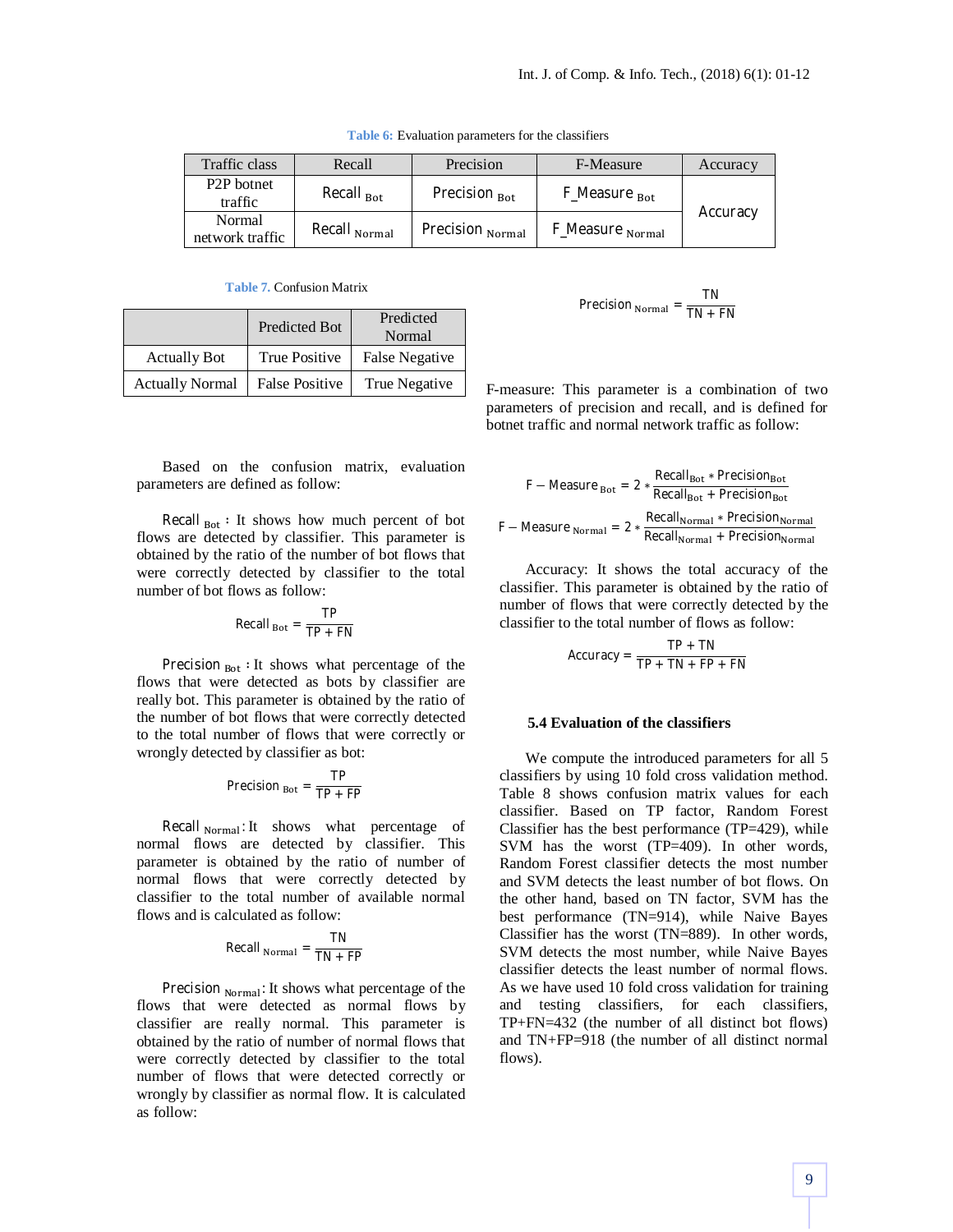| <b>Classifier</b> | <b>TP</b> | FN | <b>TN</b> | <b>FP</b> |
|-------------------|-----------|----|-----------|-----------|
| <b>BNet</b>       | 426       |    | 911       |           |
| NB                | 418       | 4  | 889       | 29        |
| <b>SVM</b>        | 409       | 23 | 914       |           |
| J48               | 425       |    | 912       |           |
| RF                |           |    |           |           |

**Table 8.** Confusion Matrix values for all classifier

The main purpose is to detect P2P botnet traffic flows in comparison with normal flows. Table 9 shows the results of classifiers in detecting P2P botnet based on the defined parameters. It is summarized as follows:

- 1. Based on Recall parameter, Random Forest classifier has the best performance (99.3%) and SVM has the worst performance (94.7%).
- 2. Based on Precision parameter, SVM classifier has the best performance (99%) and Naive Bayes classifier has the worst performance (93.5%).
- 3. Based on F-Measure parameter, Random Forest classifier has the best performance (98.8%), and Naive Bayes classifier has the worst performance (95.1%).

| Classifier  | Recall<br>(%) | Precision<br>(%) | F-Measure<br>$\frac{9}{6}$ |
|-------------|---------------|------------------|----------------------------|
| <b>BNet</b> | 98.6          | 98.4             | 98.5                       |
| NB          | 96.8          | 93.5             | 95.1                       |
| <b>SVM</b>  | 94.7          | 99               | 96.8                       |
| J48         | 98.4          | 98.6             | 98.5                       |
| RF          | 99.3          | 98.4             | 98.8                       |

**Table 9.** Results of classifiers in detecting P2P botnet

In botnet detection, Recall is much more important than Precision, because it represents what percentage of bot flows are detected by classifier. If the Recall is small, it means that the classifier has been able to detect a small percent of bot flows. In other words, many of bot flows are detected as normal flows, which threatens the system security. On the other hand, if classifier has detected a significant number of normal flows as bot, the precision drops, but it is not regarded as a security risk. In fact, it just bothers the user.

Based on this fact, Random Forest with botnet recall of 99.3 percent is the best classifier in detecting P2P botnet flows. Moreover, for F-measure parameter, this classifier has shown the best result.

Similarly, table 10, shows the results of classifiers in detecting normal network traffic flows based on the defined parameters. It is summarized as follows:

- 1. Based on Recall parameter, SVM has the best performance (99.6%), while Naive Bayes classifier has the worst performance (96.8%).
- 2. Based on Precision parameter, Random Forest has the best performance (99.7%), while SVM has the worst performance (97.5%).
- 3. Based on F-Measure parameter, Random Forest classifier has the best performance (99.5%), while Naive Bayes classifier has the worst performance (97.6%).

|  |       | <b>Table 10.</b> Results of classifiers in detecting normal traffic |  |
|--|-------|---------------------------------------------------------------------|--|
|  | flows |                                                                     |  |

| Classifier  | Recall<br>(% ) | Precision<br>$(\%)$ | F-Measure<br>(%) |
|-------------|----------------|---------------------|------------------|
| <b>BNet</b> | 99.2           | 99.3                | 99.3             |
| NB          | 96.8           | 98.4                | 97.6             |
| <b>SVM</b>  | 99.6           | 97.5                | 98.5             |
| <b>J48</b>  | 99.3           | 99.2                | 99.3             |
| RF          | 99.2           | 99.7                | 99.5             |

As table 9 and 10 show, based on F-measure parameter, Random Forest classifier has totally the best performance, while Naive Bayes classifier has totally the worst performance in detecting all flows. Besides, table 11, shows the result of evaluating classifiers based on the accuracy parameter. Accuracy shows the total accuracy of classifier in that what percentage of P2P botnet as well as normal network flows are detected correctly by the classifier. Based on the accuracy parameter, Random Forest classifier has the best performance (99.26%), and the Naive Bayes classifier has the worst performance (96.81%).

**Table 11.** Result of classifiers based on accuracy parameter

| Classifier                | <b>BNet</b> | <b>NB</b> | <b>SVM</b> | J48             | RF |
|---------------------------|-------------|-----------|------------|-----------------|----|
| Accuracy<br>$\frac{9}{6}$ | 99.04 96.81 |           | 98         | $99.04$   99.26 |    |

Finally, fig. 5 visually summarizes the performance of classifiers based on Recall(Bot), Precision(Bot), F-measure(Bot) and Accuracy parameters. As it is clear from this figure, Random forest classifier has the best performance compared to other classifiers based on these parameters.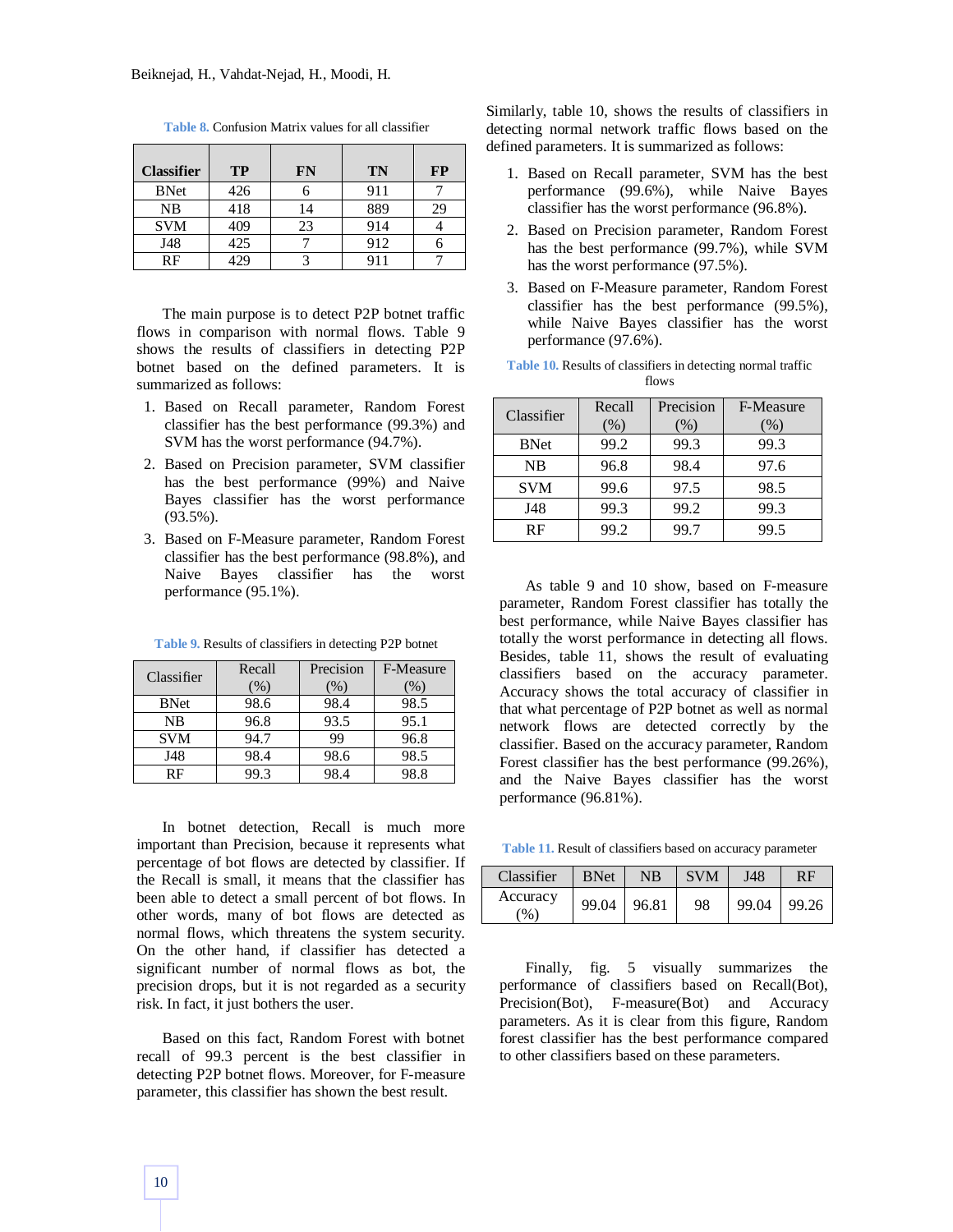

**Figure 5:** Performance of classifiers based on evaluation parameters

#### **5.5 Comparison with other works**

In this part, we compare the results of our proposed approach with two approaches that are based on analysis of traffic behavior.

Stevanovic et al. [26] propose a system based on traffic behavior analysis and flow-based features. In their system, 39 features are extracted from traffic flows and the performance of 8 classifiers has been evaluated including Naive Bayesian, Bayesian Network, Logistic Regression, Artificial Neural Networks, Support Vector Machine with linear kernel, C4.5 decision tree, Random Tree, and Random Forest classifier. In their system, the Random Forest Classifier shows better results than others classifiers.

Saad et al. [21] propose an approach based on network traffic behavior and using host-based as well as flow-based features. In their approach, 17 features are extracted from network flows and host communication patterns, and performance of 8 classifiers has been evaluated including Nearest Neighbors Classifier, Linear Support Vector Machine, Artificial Neural Network, Gaussian Based Classifier, and Naive Bayes classifier. In their approach, the SVM Classifier shows better results than other classifiers.

Table 12 shows the results of comparing our proposed approach with these systems. The best case, which is the best classifier for each system, has been considered for all approaches. The evaluation results show better performance for the proposed approach in all criteria.

**Table 12.** Comparison of proposed approach results with other published works

| Approach                    | <b>Best</b><br>Classifier | Recall<br>(% ) | Precision<br>(% ) | $F -$<br>Measure<br>$(\%)$ |
|-----------------------------|---------------------------|----------------|-------------------|----------------------------|
| Stevanovic<br>et al. $[26]$ | Random<br>Forest          | 95.7           | 96.2              | 96                         |
| Saad et al.                 |                           |                |                   |                            |
| [21]                        | <b>SVM</b>                | 98             |                   |                            |
| Proposed<br>Approach        | Random<br>Forest          | 99.3           | 98.4              | 98.8                       |
|                             |                           |                |                   |                            |

### **Conclusion and Future Works**

In this paper, we have proposed a new approach to detect P2P botnets by analyzing traffic behavior. The proposed approach is able to detect P2P botnets by using flow-based features and performing classification. The research has focused on detecting P2P botnets in C&C phase of life cycle in order to detect bots before their attack. Within a botnet, bots show unique communication patterns, which are different from the behavior of normal traffic flows. Therefore, we have selected a small particular set of flow-based features to help us distinguish P2P botnet from normal traffic flows. These features do not need to analyze the content or payload of traffic packets. As a result, the proposed approach is able to detect P2P botnets with encrypted traffic. The evaluation has been conducted by using five classifiers. Evaluation results have shown that the proposed approach has better performance in comparison with other systems.

As the botnet detection rate of the proposed system is not 100 percent, it is necessary to complete the approach by investigating P2P botnet detection in attack phase of life cycle. In future, we intend to